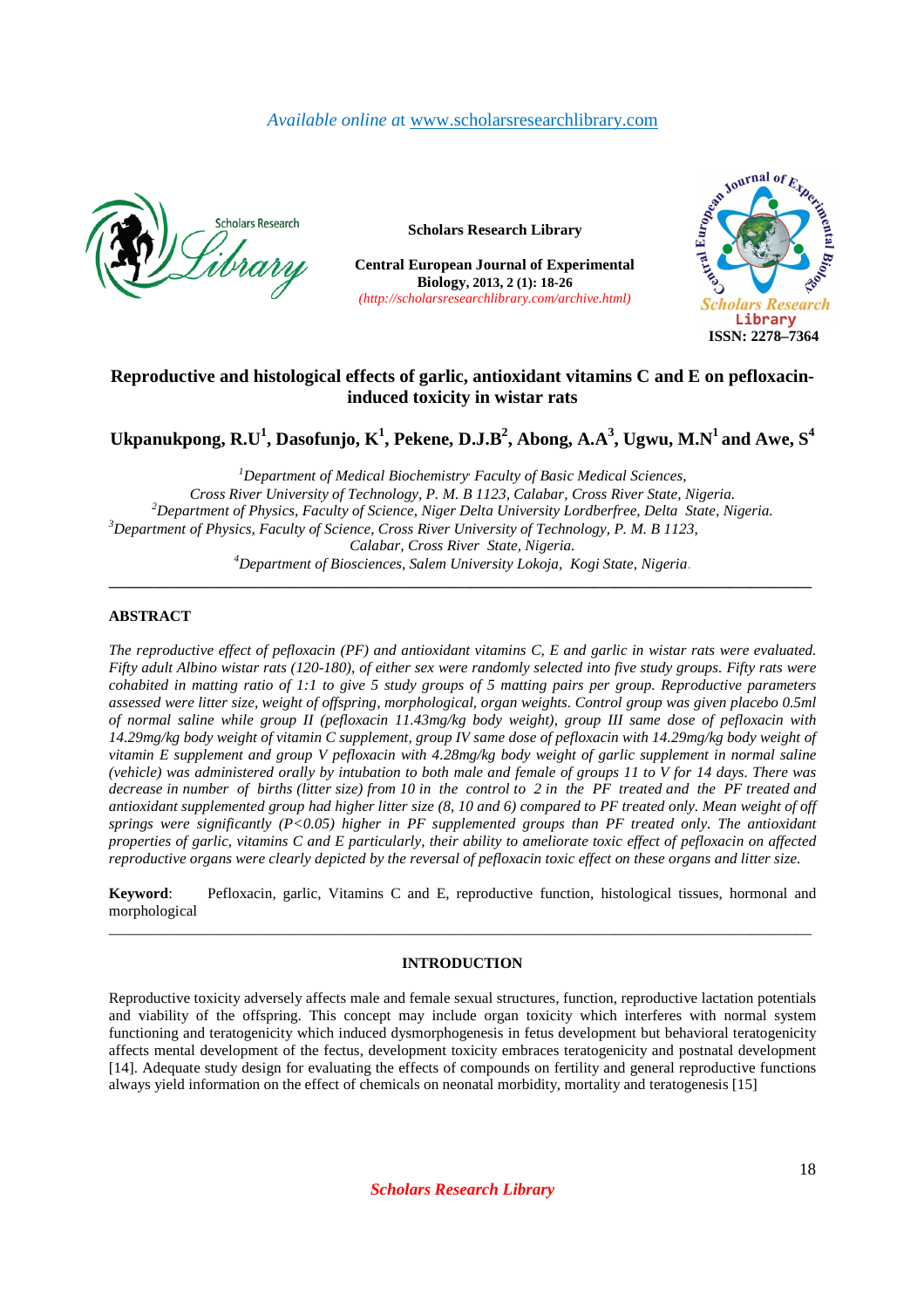Some therapeutic actions may adversely interfered with the host cell processes by affecting the membrane cells and tissues, blocking enzyme pathways denaturing proteins or disrupting their osmotic and ionic balances [1]. Evidence of toxemia especially diarrhea, heart failure, pneumonia and death are reported as adverse effects and complications of typhoid infection. Bacteria resistance to chloramphenicol has become an increasing menace associated with its use since 1972 [16]. The present studies was undertaken to evaluate the effect of pefloxacin interactions with garlic, antioxidant vitamin C and E on some reproductive functions of wistar rats, in order to confirm its safety with or other.

*\_\_\_\_\_\_\_\_\_\_\_\_\_\_\_\_\_\_\_\_\_\_\_\_\_\_\_\_\_\_\_\_\_\_\_\_\_\_\_\_\_\_\_\_\_\_\_\_\_\_\_\_\_\_\_\_\_\_\_\_\_\_\_\_\_\_\_\_\_\_\_\_\_\_\_\_\_*

As far back as world war I and ii, soldiers were administered garlic to prevent gangrene and is traditionally used to prevent atherosclerosis [7]. Garlic have antioxidant properties and often prevent cell damage, aging and cancer [12].

## **MATERIALS AND METHODS**

### *The drugs:*

Pefloxacin injection (400mg/5ml), garlic supplement (300mg/5ml), Vitamins C and E supplement (1000mg/ml) respectively were obtained Rabana Pharmacy, Calabar and used for the study.

## *Experimental animals, treatment protocol and animal mating***:**

Fifty mature albino wistar rats of both sexes, weighing between 120-180g obtained from the disease free stock of the animal facility of Biochemistry Department, University of Calabar, Calabar, Nigeria were used for the study. Prior to experimentation, permission for the use of animals and animal protocol was obtained from the facility of Basic Medical Science animal ethics Committee, University of Calabar.

Twenty five experimentally naive virgin female albino Wistar rats were cohabited with 25 experience males in the mating ratio of 1:1 to give 25 mating pairs. These were assigned into five experimental study groups. Group 1, consist of 5 mating pairs (males versus females) which were not treated with pefloxacin but were allowed to mate. Group 2 consist of 5 mating pairs (males versus females) and were treated with pefloxacin prior to matting. Group 3 to 5 consist of matting pairs treated with pefloxacin and either vitamin C, E or garlic co-administered respectively. Animals were after respective treatments allowed through successful mating, fertilization and gestation, until when pregnancy came to term when they littered.

The experimental virgin female of albino wistar rats were housed in the ratio of I:I with equal number of males overnight to achieved mating. Successful mating was detected by inspection of virginal smear obtained from females, for the presence of spermatozoa and this was designated as gestation day zero. Each male and female of the study group was housed differently in stainless cages of dimension 15m x 15m, with plastic bottom and wire screen top and were housed 2 animals per cage.

The animal room were adequately ventilated and kept at room temperature and relative humidity of  $29\pm2^0$ C and 40-70% respectively with 12 hours natural light/dark cycle. Rat chow (Pfizer feeds Nigeria Ltd, Calabar, Nigeria), and water were given to the animals *ad-libutum*. Good hygiene maintained by constant cleansing and removal of waste products of metabolism and spilled from cages daily.

## *Assessment of pregnancy outcome and preparation of blood and tissue samples:*

At the end of the gestation period , female animal parent animals gave to birth from the various mating groups. The litter size, weight and morphology were assessed.

Parents of pefloxacin with garlic, antioxidant vitamin C and E were subjected to overnight fast and the animals were anaesthesized in chloroform vapour and dissected. Blood samples were collected by cardiac puncture into plain sample tubes from where sera were prepared by centrifugation and used for hormonal assay. Ovary and testes tissues were excised and fatty tissues removed and weighed and preserved for histological.

## *Assay of progesterone and testosterone:*

Enzyme linked immuno-absorbent assay (ELISA) (1971) was used for testosterone and progesterone concentrations. The ELISA kits were manufactured and supplied by Grilford, a corning Laboratory U.S.A.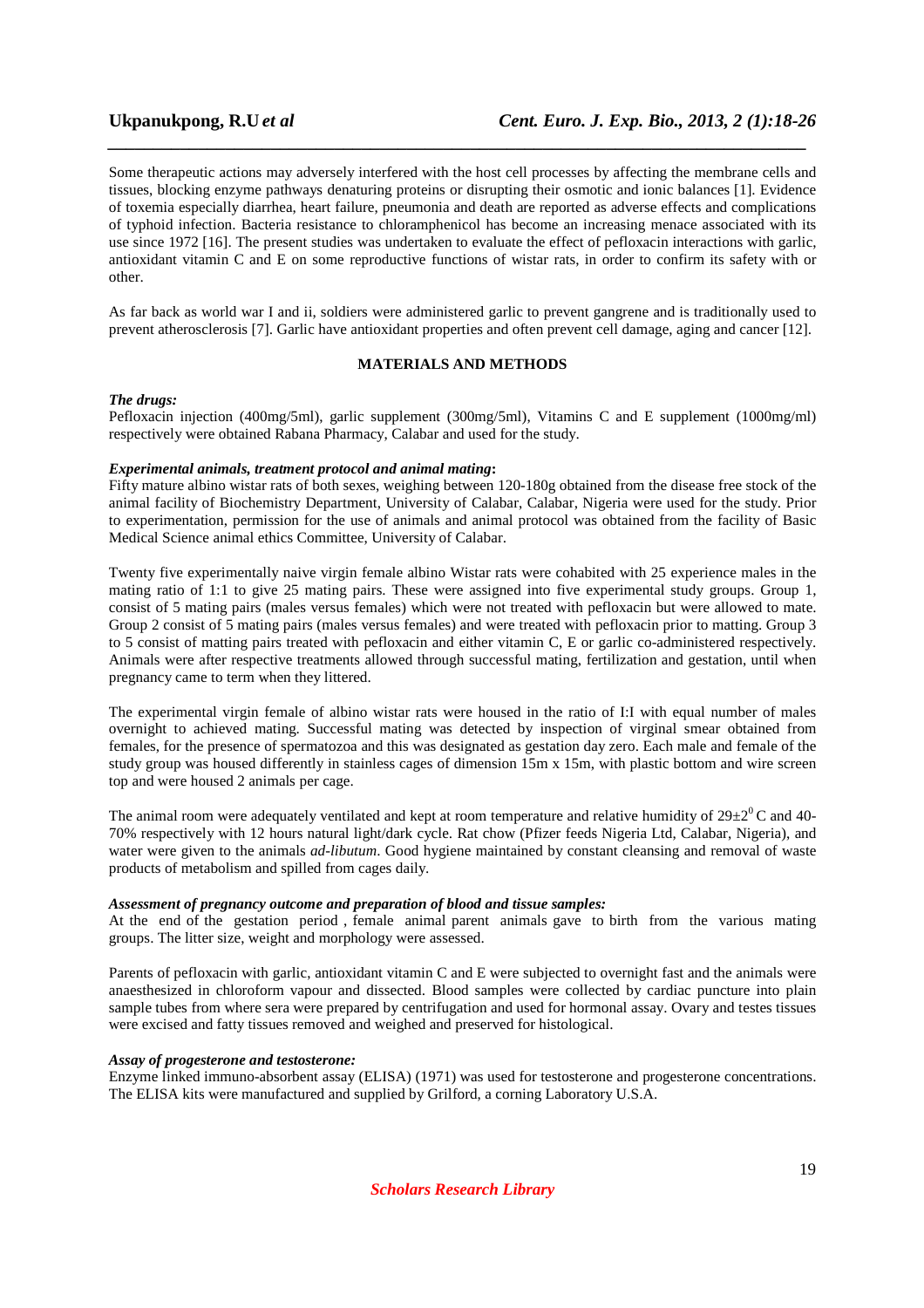#### **RESULTS AND DISCUSSION**

*\_\_\_\_\_\_\_\_\_\_\_\_\_\_\_\_\_\_\_\_\_\_\_\_\_\_\_\_\_\_\_\_\_\_\_\_\_\_\_\_\_\_\_\_\_\_\_\_\_\_\_\_\_\_\_\_\_\_\_\_\_\_\_\_\_\_\_\_\_\_\_\_\_\_\_\_\_*

### **Table 1: Effect of pefloxacin administration and supplementation with garlic and antioxidant vitamins C and E on male rats' body weight and growth rate indices.**

|                        | Initial body<br>weight | Final body<br>weight | Weight increase<br>(%) | % weight<br>increase | Growth rate         | % growth rate      |
|------------------------|------------------------|----------------------|------------------------|----------------------|---------------------|--------------------|
| Group 1 (control)      | 205.29                 | 230.70               | 25.41                  | 12.38                | 1.82                | 181.50             |
|                        | 2.18                   | 0.93                 | 0.03                   | 1.34                 | 0.09                | 0.09               |
| Group 2 (PF-           | 204.00                 | 210.00               | 6.00                   | 2.94                 | 0.43                | 43.00              |
| treated)               | 5.40                   | 0.01                 | $0.02^{\text{f}}$      | 0.03 <sup>1</sup>    | $0.04$ <sup>t</sup> | $0.04^{\text{t}}$  |
| Group $3$ (PF+ vit.    | 208.25                 | 235.20               | 26.95                  | 12.94                | 1.93                | 192.50             |
| $\mathcal{C}$          | 3.15                   | 5.61                 | 1.11 <sup>g</sup>      | 2.01 <sup>g</sup>    | $0.40^{g}$          | 11.03 <sup>g</sup> |
| Group $4$ (PF+ vit. E) | 208.43                 | 229.88               | 21.45                  | 10.29                | 1.53                | 153.21             |
|                        | 2.33                   | 5.95                 | $2.40^{\rm g}$         | $1.15^{8}$           | $0.45^{\rm g}$      | 28.30 <sup>g</sup> |
| Group $5$ (PF+ galic)  | 207.10                 | 215.21               | 8.11                   | 3.92                 | 0.58                | 57.93              |
|                        | 5.68                   | 6.33                 | 1.51 <sup>f</sup>      | 2.24 <sup>f</sup>    | 0.09 <sup>f</sup>   | 15.94 <sup>f</sup> |

*Values: Mean + SEM, N =10, PF = Pefloxacin.* 

*f = Indicates significant difference in the result of pefloxacin exposed only compared with the control at (P < 0.05) level of confidence. Indicates significant difference in the result of antioxidant supplemented rats* compared with the pefloxacin exposed only group at *(P<0.05) level of confidence.* 

### **Table 2: Effect of pefloxacin administration and supplementation with garlic and antioxidant vitamins C and E on female rats' body weight and growth rate indices.**

|                        | Initial body<br>weight | Final body<br>weight | Weight increase<br>(96) | % weight<br>increase | Growth rate       | % growth rate   |
|------------------------|------------------------|----------------------|-------------------------|----------------------|-------------------|-----------------|
| Group 1 (control)      | 204.55                 | 238.01               | 33.46                   | 16.36                | 2.39              | 239.00          |
|                        | 2.66                   | 2.13                 | 1.21                    | 0.03                 | 0.01              | 0.25            |
| Group 2 (PF-           | 203.25                 | 211.27               | 8.02                    | 3.95                 | 0.57              | 57.29           |
| treated)               | 0.41                   | 0.33                 | $0.45$ <sup>f</sup>     | 0.07 <sup>f</sup>    | 0.03 <sup>f</sup> | $0.11^{\rm f}$  |
| Group $3$ (PF+ vit.    | 201.30                 | 236.76               | 35.46                   | 17.62                | 2.53              | 253.29          |
| C)                     | 4.45                   | 3.35                 | 3.61 <sup>g</sup>       | $4.23^{\circ}$       | 0.08 <sup>g</sup> | $6.28^{g}$      |
| Group $4$ (PF+ vit. E) | 208.55                 | 238.27               | 29.72                   | 14.25                | 2.12              | 212.29          |
|                        | 5.21                   | 5.12                 | 8.20 <sup>g</sup>       | 2.71 <sup>g</sup>    | $0.34^{g}$        | $15.02^{\rm g}$ |
| Group $5$ (PF+ galic)  | 205.50                 | 217.83               | 12.33                   | 6.00                 | 0.88              | 88.07           |
|                        | 5.68                   | 7.25                 | $5.10^{f}$              | $3.15^{f}$           | 0.24 <sup>f</sup> | $7.22^f$        |

*Values: Mean + SEM, N=10, PF = Pefloxacin.* 

 $f =$  Indicates significant difference in the result of pefloxacin exposed only compared with the control at  $(P < 0.05)$  level of confidence.  $g =$  Indicates significant difference in the result of antioxidant supplemented rats compared with the pefloxacin exposed only group at

*(P<0.05) level of confidence.* 

#### **Table 3: Effect of pefloxacin administration and supplementation with garlic and antioxidant vitamins C and E on male testosterone level**

| Treatment group   | Testosterone (ng/ml)       |
|-------------------|----------------------------|
| Group 1 (control) | $1.27 + 0.04$              |
| Group 2           | $0.58 + 0.01^f$            |
| (PF-treated)      |                            |
| Group 3           | $0.95 + 0.15^g$            |
| $(PF+ vit. C)$    |                            |
| Group 4           | $1.22 + 0.03g$             |
| $(PF+vit. E)$     |                            |
| Group 5           | $1.05 + 0.18$ <sup>g</sup> |
| $(PF+ galic)$     |                            |
|                   |                            |

*Value: Mean + SEM, N =10, PF = Pefloxacin* 

*g Indicates significant difference in the result of pefloxacin exposed and antioxidant supplemented groups compared with the pefloxacin*   $\emph{exposed group at (P < 0.05) level of confidence.}$ 

#### *Histological Analysis*:

The method of Drunny and Wellington (1980) was used for the histological analysis.

## *Scholars Research Library*

 $f =$  Indicates significant difference in the result of pefloxacin exposed group compared with the control at  $(P < 0.05)$  level of confidence.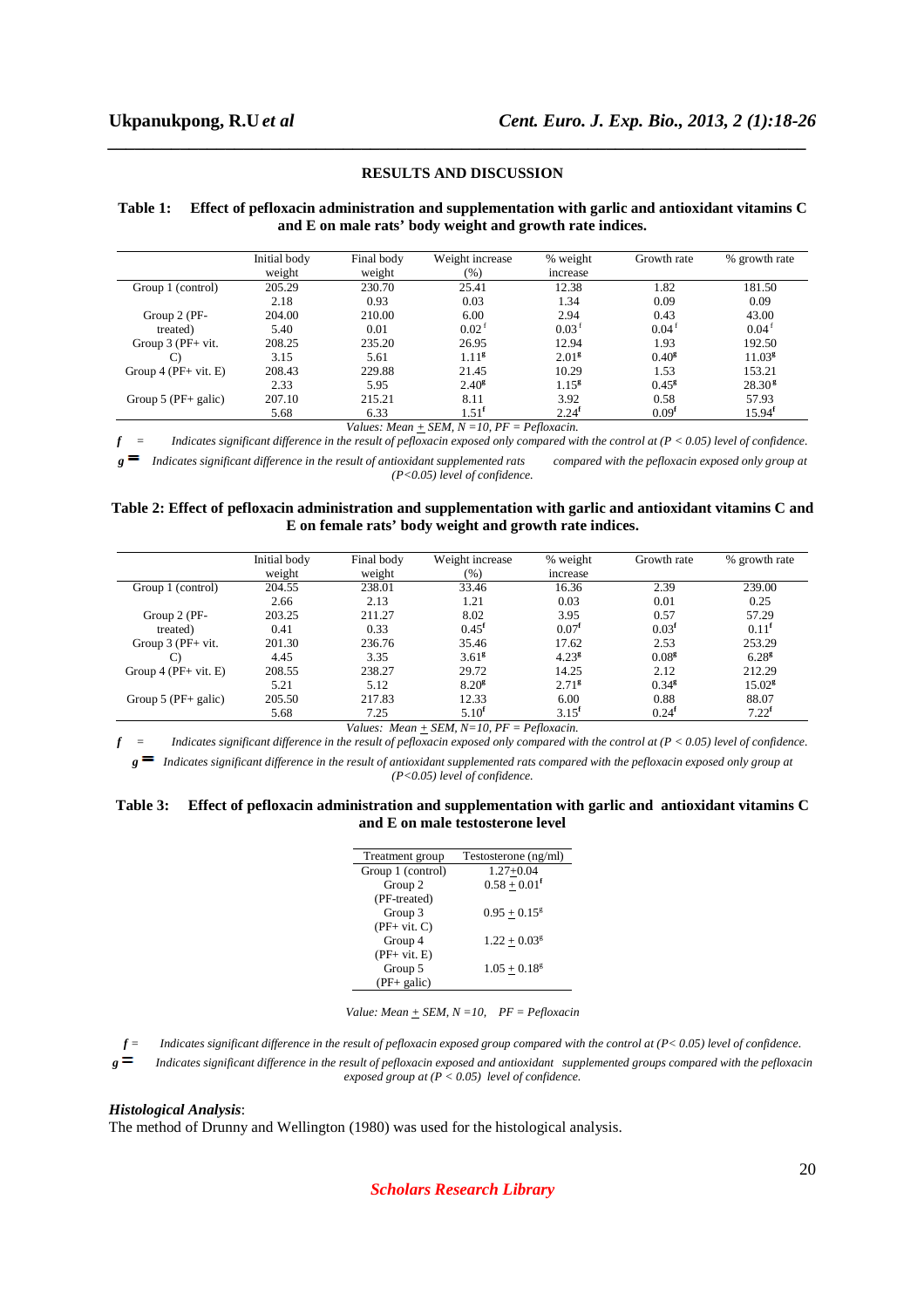#### *Statistical Analysis*

Data generated were analyzed for statistical significance by one way ANOVA and t-test of the SPSS (Statistical Package for Social Science) statistical programme using the Microsoft (MS) excel programme. All data were expressed as Mean + SEM and the probability tested at 95% level of confidence so as to established research hypothesis.

*\_\_\_\_\_\_\_\_\_\_\_\_\_\_\_\_\_\_\_\_\_\_\_\_\_\_\_\_\_\_\_\_\_\_\_\_\_\_\_\_\_\_\_\_\_\_\_\_\_\_\_\_\_\_\_\_\_\_\_\_\_\_\_\_\_\_\_\_\_\_\_\_\_\_\_\_\_*

## **Table 4: Effect of pefloxacin administration and supplementation with garlic and antioxidant vitamins C and E on female progesterone level.**

| Treatment group   | Testosterone (ng/ml)       |
|-------------------|----------------------------|
| Group 1 (control) | $1.66 + 0.03$              |
| Group 2           | $0.74 + 0.03$ <sup>f</sup> |
| (PF-treated)      |                            |
| Group 3           | $1.24 + 0.20$ <sup>g</sup> |
| $(PF+vit. C)$     |                            |
| Group 4           | $1.37 + 0.25^8$            |
| $(PF+vit. E)$     |                            |
| Group 5           | $1.30 + 0.20g$             |
| (PF+ galic)       |                            |
|                   |                            |

*Value: Mean + SEM, N =10, PF = Pefloxacin* 

*f = Indicates significant difference in the result of pefloxacin exposed group compared with the control at (P< 0.05) level of confidence.* 

*g Indicates significant difference in the result of pefloxacin exposed and antioxidant supplemented groups compared with the pefloxacin exposed group at (P < 0.05) level of confidence.* 

#### **Table 5: Effect of pefloxacin administration and supplementation with garlic and antioxidant vitamins C and E on reproductive organs weight of offspring.**

| Treatment group           | Reproductive organ weight  |                            |
|---------------------------|----------------------------|----------------------------|
|                           | Testes:                    | Ovaries:                   |
| Group 1                   |                            |                            |
| Male control parents      |                            |                            |
| <b>VS</b>                 | $0.95 + 0.01$              | $0.03 + 0.11$              |
| Female control parents    |                            |                            |
| Group 2                   |                            |                            |
| Male Pf- Parents          |                            |                            |
| <b>VS</b>                 |                            |                            |
| Female Pf- parents        | $0.42 + 0.03^f$            | $0.02 + 0.01^t$            |
| Group 3                   |                            |                            |
| Male Pf+ Vit. C parents   |                            |                            |
| <b>VS</b>                 |                            |                            |
| Female $Pf + C$ parents   | $0.92 + 0.15$ <sup>g</sup> | $0.04 + 0.22$ <sup>g</sup> |
| Group 4                   |                            |                            |
| Male Pf+ Vit. E parents   |                            |                            |
| <b>VS</b>                 |                            |                            |
| Female Pf+ Vit. E parents | $1.10 + 0.12$ <sup>g</sup> | $0.04 + 0.00^8$            |
| Group 5                   |                            |                            |
| Male Pf+ Garlic parents   |                            |                            |
| <b>VS</b>                 |                            |                            |
| Female Pf+Garlic parents  | $0.52 + 0.05^{\rm f}$      | $0.03 + 0.00^t$            |

*Value: Mean + SEM, N =10, PF = Pefloxacin.* 

*f = Indicates significant difference in the result of pefloxacin exposed group compared with the control at (P< 0.05) level of confidence.* 

*g Indicates significant difference in the result of pefloxacin exposed and antioxidant supplemented groups compared with the pefloxacin exposed group at (P < 0.05) level of confidence.*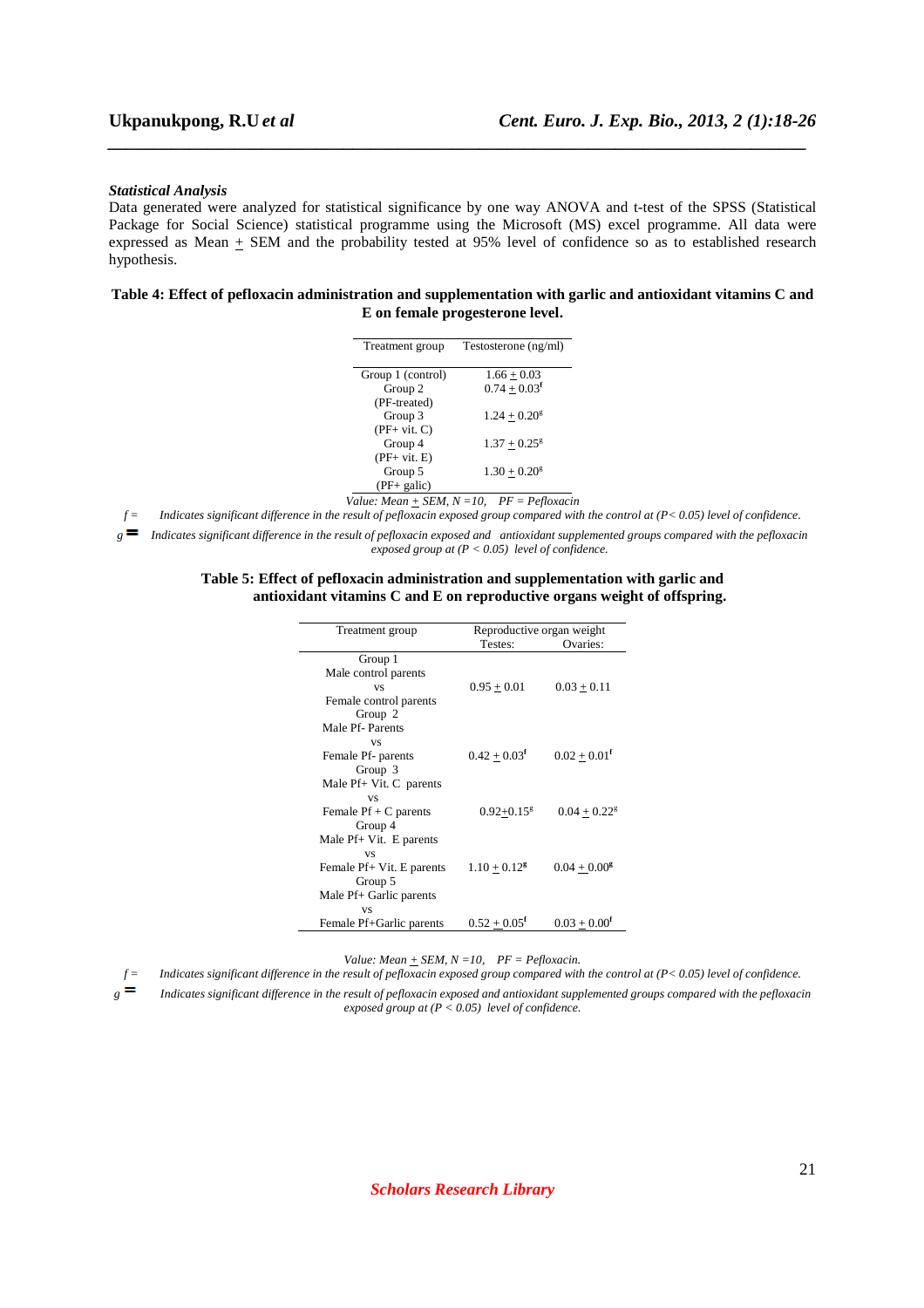### **Table 6:Effect of pefloxacin administration and supplementation with garlic and antioxidant vitamins C and E on hormonal level of off-springs**

*\_\_\_\_\_\_\_\_\_\_\_\_\_\_\_\_\_\_\_\_\_\_\_\_\_\_\_\_\_\_\_\_\_\_\_\_\_\_\_\_\_\_\_\_\_\_\_\_\_\_\_\_\_\_\_\_\_\_\_\_\_\_\_\_\_\_\_\_\_\_\_\_\_\_\_\_\_*

| Treatment group                                                                                                 | Hormonal indices            |                          |  |
|-----------------------------------------------------------------------------------------------------------------|-----------------------------|--------------------------|--|
|                                                                                                                 | Testosterone:               | Progesterone:            |  |
| Group $1$<br>Male control parents<br><b>VS</b><br>Female control parents<br>Group $2$                           | $1.03 + 0.01$               | $0.71 + 0.04$            |  |
| Male Pf-Treated Parents<br><b>VS</b><br>Female Pf-treated parents<br>Group $3$                                  | $0.48 + 0.02^f$             | $0.25 + 0.05^f$          |  |
| Male Pf+ Vit. C treated parent<br><b>VS</b><br>Female $Pf + C$ treated<br>Group $4$                             | $0.740 + 0.05$ <sup>g</sup> | $0.40 + 0.03g$           |  |
| Male Pf+ Vit. E treated<br><b>VS</b><br>Female Pf+ Vit. E treated<br>Group $5$                                  | $0.82 + 0.03^{\rm g}$       | $0.67 + 0.01^{\text{g}}$ |  |
| Male Pf+ Garlic parents<br><b>VS</b><br>Female Pf+Garlic parents<br>Value: Mean + SEM, N = 10, PF = Pefloxacin. | $0.60 + 0.20$ <sup>f</sup>  | $0.31 + 0.25^t$          |  |

*f = Indicates significant difference in the result of pefloxacin exposed group compared with the control at (P< 0.05) level of confidence.* 

*g Indicates significant difference in the result of pefloxacin exposed and antioxidant supplemented groups compared with the pefloxacin*   $\frac{1}{2}$  exposed group at ( $P < 0.05$ ) level of confidence.

## **Table 7: Effect of pefloxacin administration and supplementation with garlicand antioxidant vitamins C and E on fecundity (reproductive outcome) number of births and appearance.**

| Treatment group             | <b>Fecundity Indices</b> |                            |                            |  |
|-----------------------------|--------------------------|----------------------------|----------------------------|--|
|                             | Number of birth          | Weight of offspring        | Morphological appearance   |  |
| Group 1                     |                          |                            |                            |  |
| Male control parents        |                          |                            |                            |  |
| <b>VS</b>                   | 10                       | $6.71 + 0.04$              | No physical abnormality    |  |
| Female control parents      |                          |                            |                            |  |
| Group 2                     |                          |                            |                            |  |
| Male Pf-Treated Parents     |                          |                            |                            |  |
| <b>VS</b>                   | $2^{\mathbf{f}}$         |                            |                            |  |
| Female Pf-treated parents   |                          | $2.11 + 0.06^f$            | No physical abnormality    |  |
| Group 3                     |                          |                            |                            |  |
| Male $Pf + Vit$ . C parents |                          |                            |                            |  |
| <b>VS</b>                   | 8 <sup>g</sup>           |                            |                            |  |
| Female $Pf + C$ parents     |                          | $5.18 + 1.17^g$            | No physical abnormality    |  |
|                             |                          |                            |                            |  |
| Group 4                     |                          |                            |                            |  |
| Male Pf+ Vit. E parents     |                          |                            |                            |  |
| <b>VS</b>                   | 10 <sup>g</sup>          |                            |                            |  |
| Female Pf+ Vit. E parents   |                          | $4.77 + 0.00^8$            | No physical abnormality    |  |
| Group 5                     |                          |                            |                            |  |
| Male Pf+ Garlic parents     |                          |                            |                            |  |
| Vs                          | $6^{\rm g}$              |                            |                            |  |
| Female Pf+Garlic parents    |                          | $2.89 + 0.15$ <sup>f</sup> | No physical<br>abnormality |  |

*Value: Mean + SEM, N =10, PF = Pefloxacin* 

*f = Indicates significant difference in the result of pefloxacin exposed groupcompared with the control at (P< 0.05) level of confidence.* 

*g Indicates significant difference in the result of pefloxacin exposed and antioxidant supplemented groups compared with the pefloxacin exposed group at (P < 0.05) level of confidence.*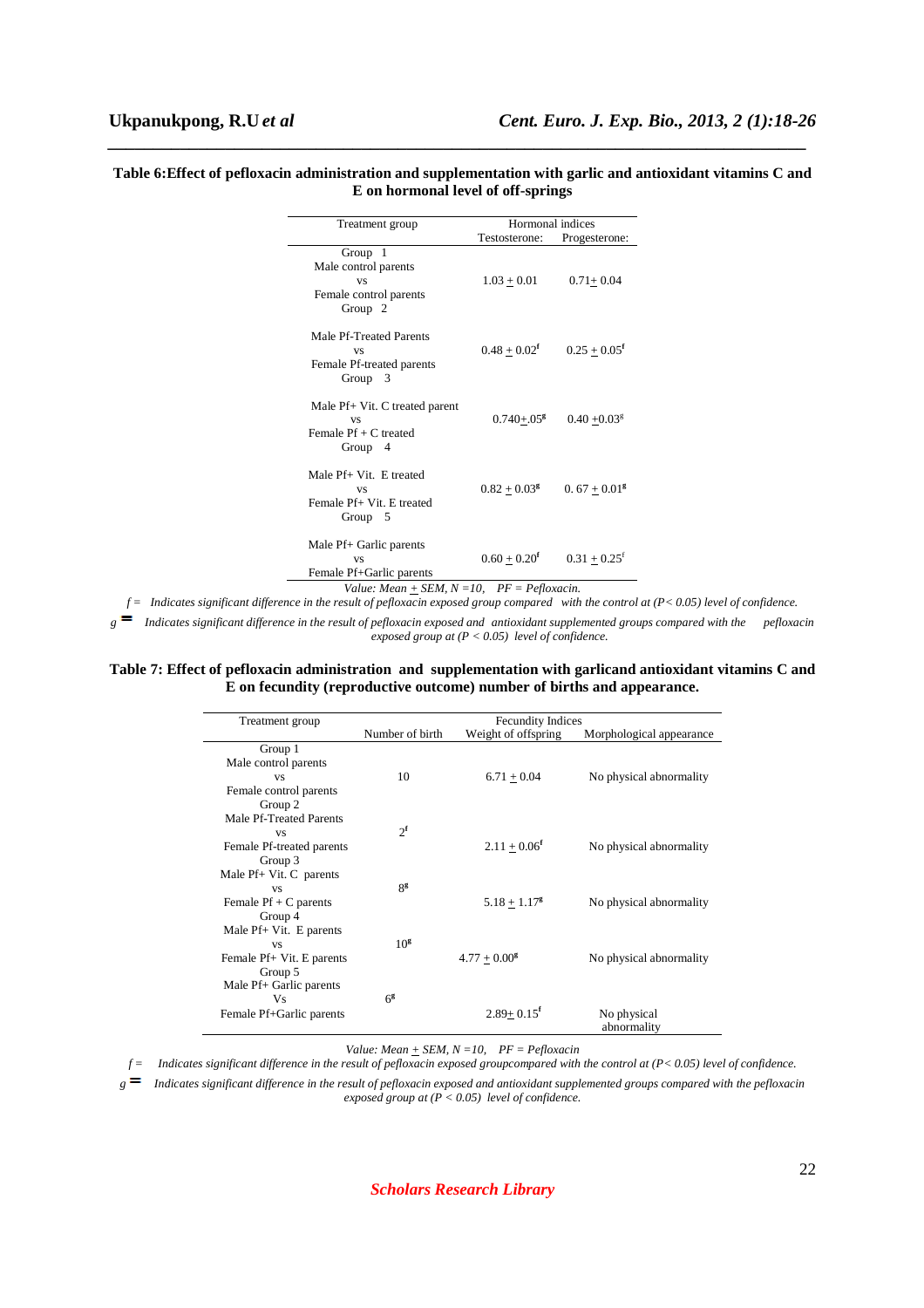

**(plate1.1a) Control male testes ×40mag** 



**plate 1.1b) testes ×40mag (plate 1.1c) testes × 40mag**



**(plate 1.1d) testes × 40mag (plate 1.1e) testes ×40mag** 

**Plate 1.1: photographs of rats testes showing effect of pefloxacin at 11.43mg/kg body weight (a) control, normal testes cell architecture (b), pefloxacin only showing congested spermatic tubules and congested vascular channels (c), pefloxacin + vit. c with slight oedema (d) pefloxacin + garlic showing mild generalize oedema (e) pefloxacin + vit.e showing less congested spermatic tubules (magnification × 40).**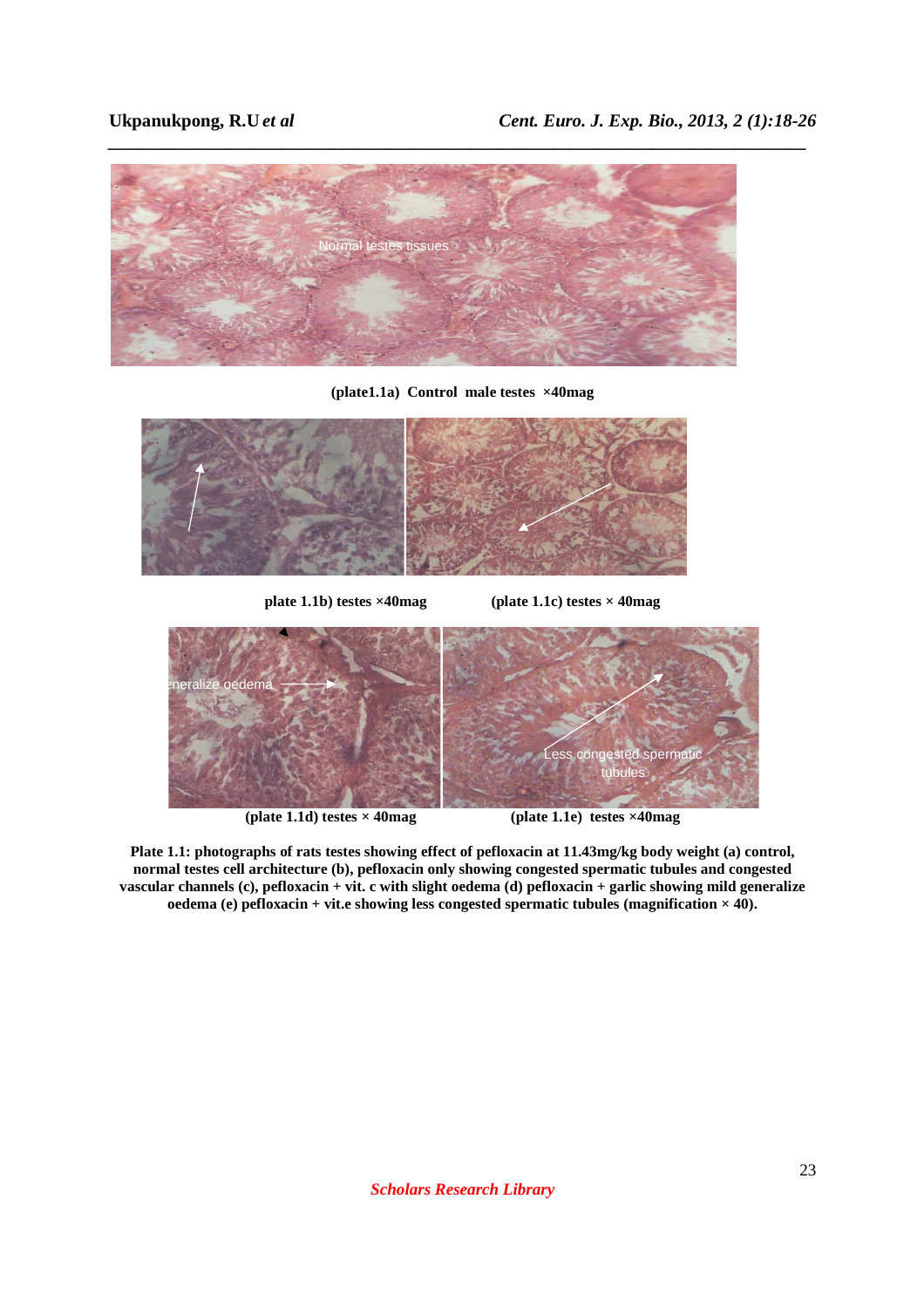

**Plate 1.2d) female ovary × 40mag (plate 1.2e) female ovary × 40mag** 

**Plate 1.2**: photographs of rats ovary showing effect of pefloxacin at 11.43mg/kg body weight (a) control, normal ovary cell architecture (b), pefloxacin only showing dilated fallopian tube and shrinkage of smooth muscle with fibrosis (c), pefloxacin + vitamin c with slight fibrosis(d) pefloxacin + garlic showing mild dilated fallopian tube (e) pefloxacin + vitamin e showing less shrinkage of smooth muscle (magnification  $\times$  40)

# **DISCUSSION**

It has also been reported that exposure to xenobiotics markedly induces body weight decrease despite increase in food and water intakes [11].The percentage weight increase and the growth rate obtained from the final body weight of rats treated with pefloxacin only group II were observed to be significantly lower than those obtained for rats treated with pefloxacin and antioxidant vitamins and those in the control.

The decrease in body weight is one of the important diagnostic indices for anemia which was depicted in decrease in packed cell volume. It therefore means that pefloxacin treatment may cause weight loss, which may likely results in anemia. Treatment with antioxidants vitamins C, E and garlic ameliorated the conditions that are associated with anaemia by causing increased weight gain and increase in concentrations of haemoglobin and packed cell volume. The recovery process of percentage weight gain and growth rate in antioxidant treated groups were comparable to the control group. Reports by [2] and [9] have showed the importance of antioxidant vitamins in the process of

*Scholars Research Library*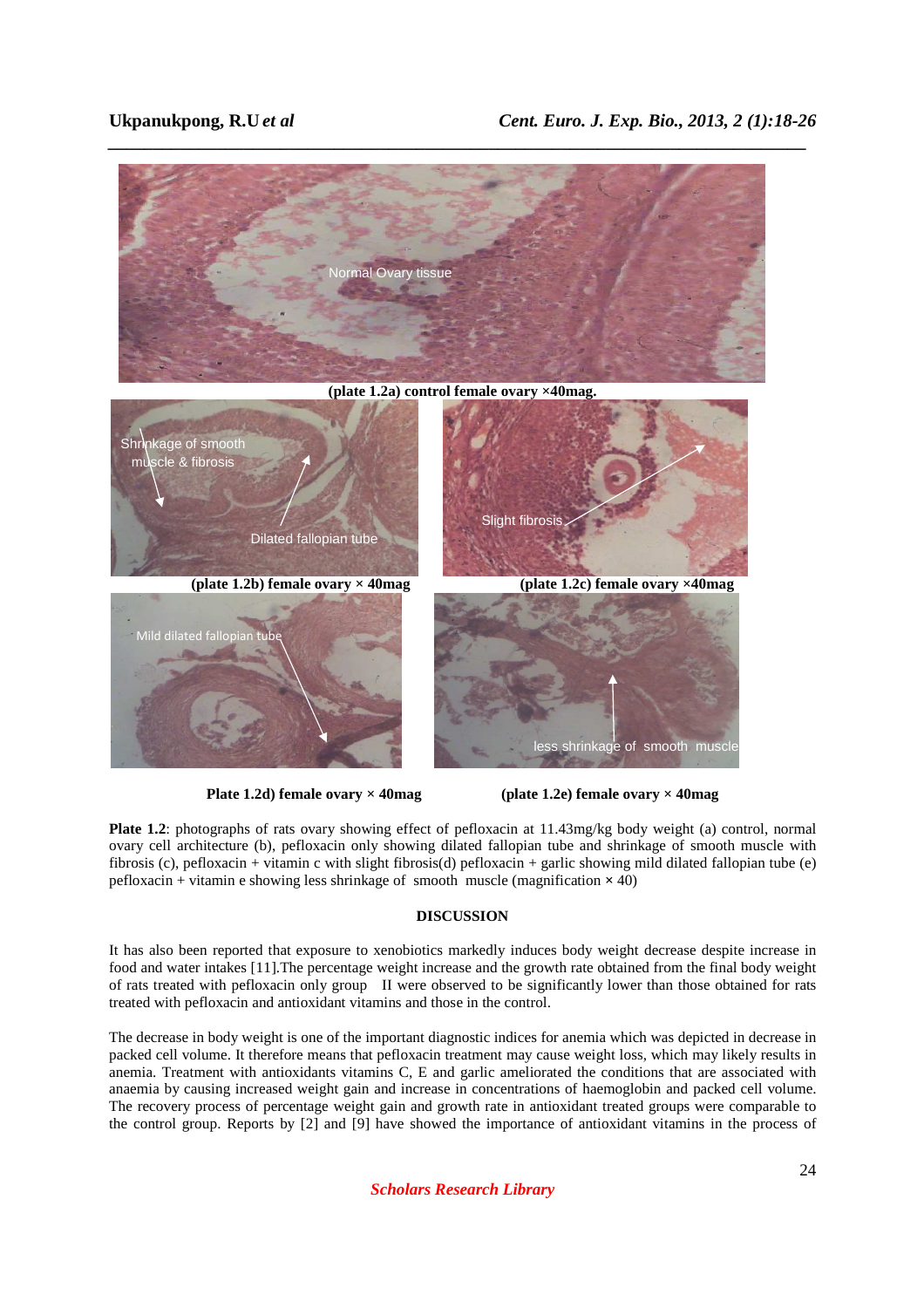growth and development. Antioxidant vitamins trigger cell division, proliferation and replication thereby enhancing recovery from ailments and effectively reduce susceptibility to anemic condition [10] and [13]. Also the antioxidant vitamin protects the liver tissues against oxidative damage and may stimulate repair mechanism present in the liver [4]. The weight increase observed in this study may be attributed to stimulation of protein synthesis and stimulation of the repair mechanism present in the liver by the antioxidants.

*\_\_\_\_\_\_\_\_\_\_\_\_\_\_\_\_\_\_\_\_\_\_\_\_\_\_\_\_\_\_\_\_\_\_\_\_\_\_\_\_\_\_\_\_\_\_\_\_\_\_\_\_\_\_\_\_\_\_\_\_\_\_\_\_\_\_\_\_\_\_\_\_\_\_\_\_\_*

The plasma hormonal levels of testosterone and progesterone were also determined in this study. There was a significant decrease in testosterone level of pefloxacin treated group compared with the control. This was expected since the damage testes caused by pefloxacin could affect its functions, one of which is the synthesis of the male hormone, hence the low testosterone levels obtained in this study. This study is supported by the report of [5] that  $Cd^{2+}$  and Pb<sup>2+</sup> accumulated in male reproductive organs, causing alterations in hormone concentration, male fertility and sperm parameters. These metals act by poisoning the  $Ca^{2+}$  and  $K^+$  channels and are said to be involved in early events of acrosome reaction.

All the antioxidant supplemented groups showed a significant increase in their various testosterone levels, compared to pefloxacin treated rats. This showed that the supplements masked the testes from much damage by pefloxacin leading to no significant distortion in testosterone levels compared with the control probably by acting as free radical quenching devices.

Moreover, a significant decrease in progesterone level of pefloxacin treated female rats compared to the control was observed. This was confirmed by the distortion in the ovaries of the pefloxacin treated rats. The supplemented rats ameliorated this condition as there was a significant increase in the hormonal level when compared with pefloxacin treated rats.

The relatively low testes weight of the pefloxacin treated rats was a general effect of organ toxicity of pefloxacin and agreed with the report of [3] that testes weights of mice were markedly reduced after (11.43mg/kg) of benxaprofen treatment. This result equally collaborated with the low levels of testosterone obtained with the same group. The result also showed a significant increase in testicular weights of rats given supplementary diets (pefloxacin + vitamin C, pefloxacin + vitamin E and pefloxacin + garlic) compared to non supplemented rats. The significant decrease in ovarian weight of rats treated with pefloxacin in comparison with the control values showed that female sex organs was affected adversely by pefloxacin toxicity and the result collaborated with the low progesterone level obtained in the same group. Antioxidant treatment reversed the decreased ovarian weights.

Fecundity outcome, morphology and physical appearance of the offspring achieved through matting of different groups of parent rats showed that, control male versus control female produced 10 off springs. This was expected because there was no impediment to their reproductive systems by any external chemical or endodermic insult. Pefloxacin male and female produced 2 off-springs. This may have been caused by the damage on the reproductive organs (testes and ovaries) of the parent rats making, it impossible to achieve an impressive birth number. This result was a secondary effect of the low hormonal levels (progesterone and testosterone) observed in this group. The histopathological results of both testes and ovaries of rats in this group also collaborated with the findings of low number of births. Pefloxacin plus vitamin C male versus pefloxacin plus vitamin C female produced 8 off- springs. This was also expected because vitamin C in both parents has been able to remedy the damage effect of pefloxacin on the reproductive integrity. Pefloxacin plus vitamin E male versus pefloxacin plus vitamin female produced 10 off-springs. This observation showed that the acute dosage of pefloxacin (11.43mg/kg) to parents rats were reversed. Pefloxacin plus garlic male versus pefloxacin plus garlic female produced 6 off-springs. The result shows that the number of off-springs for rats given antioxidant supplements were significantly increased compared to the pefloxacin treated group without supplement. The results of this study showed with an exception of garlic supplemented group that there was a significant increased in the number of births in all pefloxacin and antioxidant vitamin supplemented groups compared with non supplemented group. The mean result of testes and ovaries weights of off springs exposed to pefloxacin only and pefloxacin plus garlic treated group showed a significant decreased when compared to the control group. This result could be attributed to the carried over of reproductive mal-formation traits of the parent rats caused by the toxic distortion of the parent female reproductive ability by pefloxacin. The results of hormonal assays (testosterone and progesterone) off-springs are also reported in this study for the group receiving pefloxacin only. Testosterone and progesterone levels in was significantly low compared to control group. This result is in agreement with testes and ovaries weights of the same group. The general picture showed that pefloxacin administration affected reproductive capability and outcome of wistar rats.